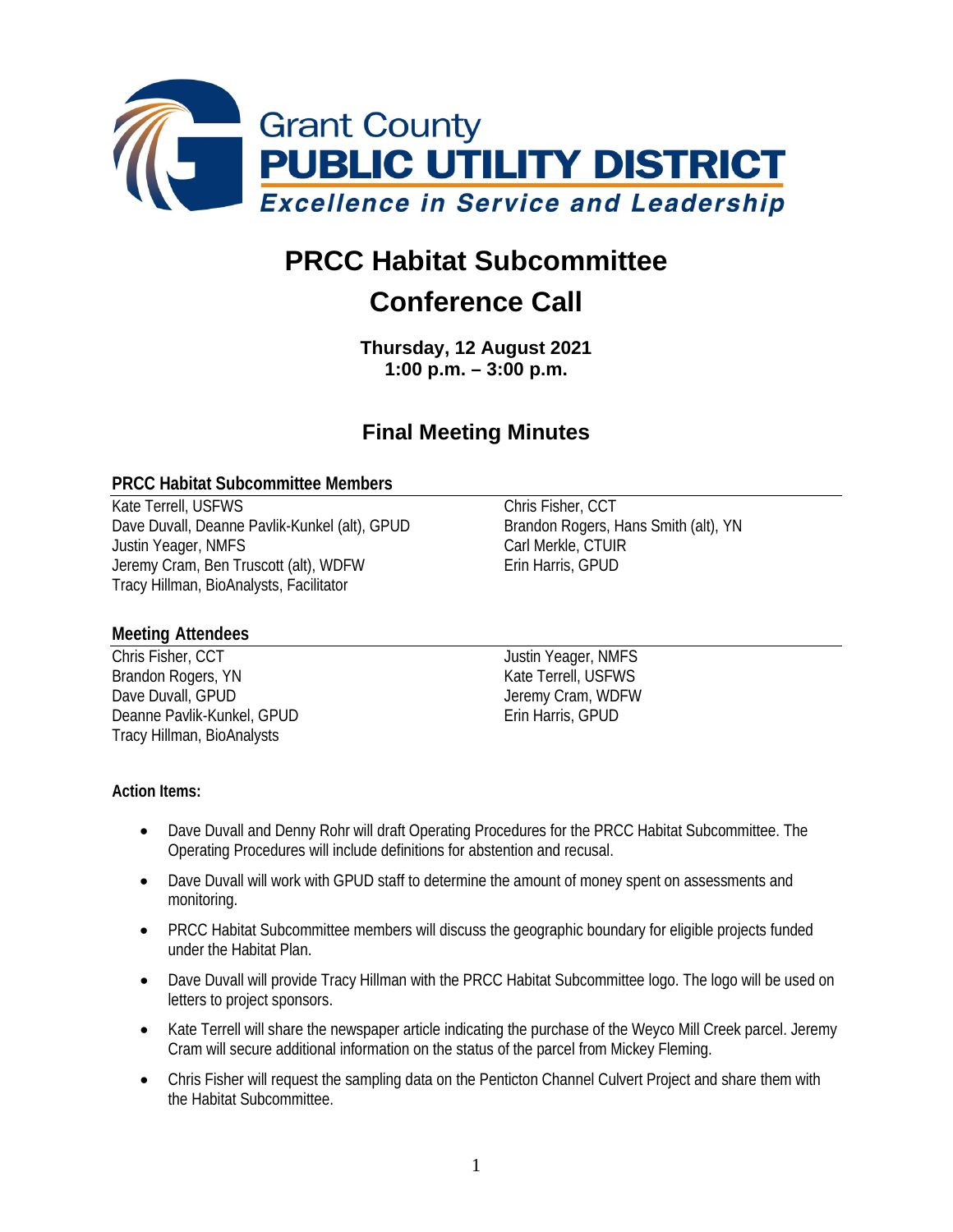- Chris Fisher will forward the email he received from Mickey Fleming regarding the Jawa property to the Habitat Subcommittee.
- I. **Welcome and Introductions** Tracy Hillman welcomed everyone to the call and thanked them for allowing him to be the new PRCC – Habitat Subcommittee (HabSC) facilitator.
- II. **Agenda Review** Members reviewed and approved the agenda. Dave Duvall briefly discussed the Habitat Funding Agreement (HFA) process. Dave also reminded everyone of the need to convert Canadian funds to US funds. He asked that when project sponsors in Canada submit specification sheets, they need to provide cost estimates in US currency. He noted that the cost in US funds of the recently approved Shingle Creek Pool Creation and Fish Passage Improvement Project was \$11,800.77 (\$14,840.00 in Canadian funds).
- III. **Approve July Meeting Notes** July meeting minutes were approved via email prior to the meeting today.
	- A. **Review Action Items from July Meeting** 
		- Barkley Irrigation Company Permanent Point of Diversion Wilson Property Options Discussion, Yeager will communicate the Habitat Subcommittee's decision and recommendations. **Completed**
		- Anderson Acquisition UBC Batie Habitat Project, Duvall will complete the contracting process once the May Habitat Subcommittee minutes have been approved. **Completed**

#### **IV. Administration**

- A. **Habitat and NNI Funds Report Q1/Q2** Dave Duvall shared that an in-depth review of all accounts took place over the last few months and the Q2 report is up to date. Dave reported that the unencumbered balance for the No Net Impact (NNI) Fund (601) is \$4,699,058, the unencumbered balance for the Habitat Supplemental Fund (602) is \$5,813,977, and the unencumbered balance for the Habitat Fund (603) is \$1,315,104. In total, the unencumbered balance is \$11,828,139. Dave said that going forward there will be a quarterly review to keep the reports fully updated.
- B. **Review Habitat Plan** Tracy Hillman said that in preparation to facilitate the HabSC, he reviewed the Settlement Agreement and the Habitat Plan. The latter was prepared by the HabSC as a requirement of the Settlement Agreement. Tracy walked the HabSC through the Habitat Plan and asked for clarification on the following items:
	- *Section 2.1: The PRCC, HabSC, and Grant PUD agree that Habitat Account funds (up to \$2.5 million) will be used to collect the data required to establish a framework to assess and prioritize tributary enhancement projects. The objective is to collect data that will provide a sound biological basis for the development and prioritization of mitigation projects in the tributaries.* Tracy asked if some or all of these funds have been spent. Members indicated that some money has been spent on assessments and monitoring, but the amount is unknown.
	- *Section 2.2: For regional coordination purposes, the PRCC and PRCC Habitat Subcommittee have invited Chelan and Douglas Public Utility Districts to participate as non-voting members. The Wanapum participates in all meetings according to their discretion.* Tracy indicated that he added Tom Kahler (Douglas PUD) and Catherine Willard (Chelan PUD) to the distribution list. He said both Tom and Catherine thanked him for adding them to the distribution list and noted that they would participate when agenda items involved the need for coordination.
	- *Section 2.3: To move forward in our salmon recovery efforts, there is a need to integrate efforts related to the planning and implementation of hatchery and habitat actions in the*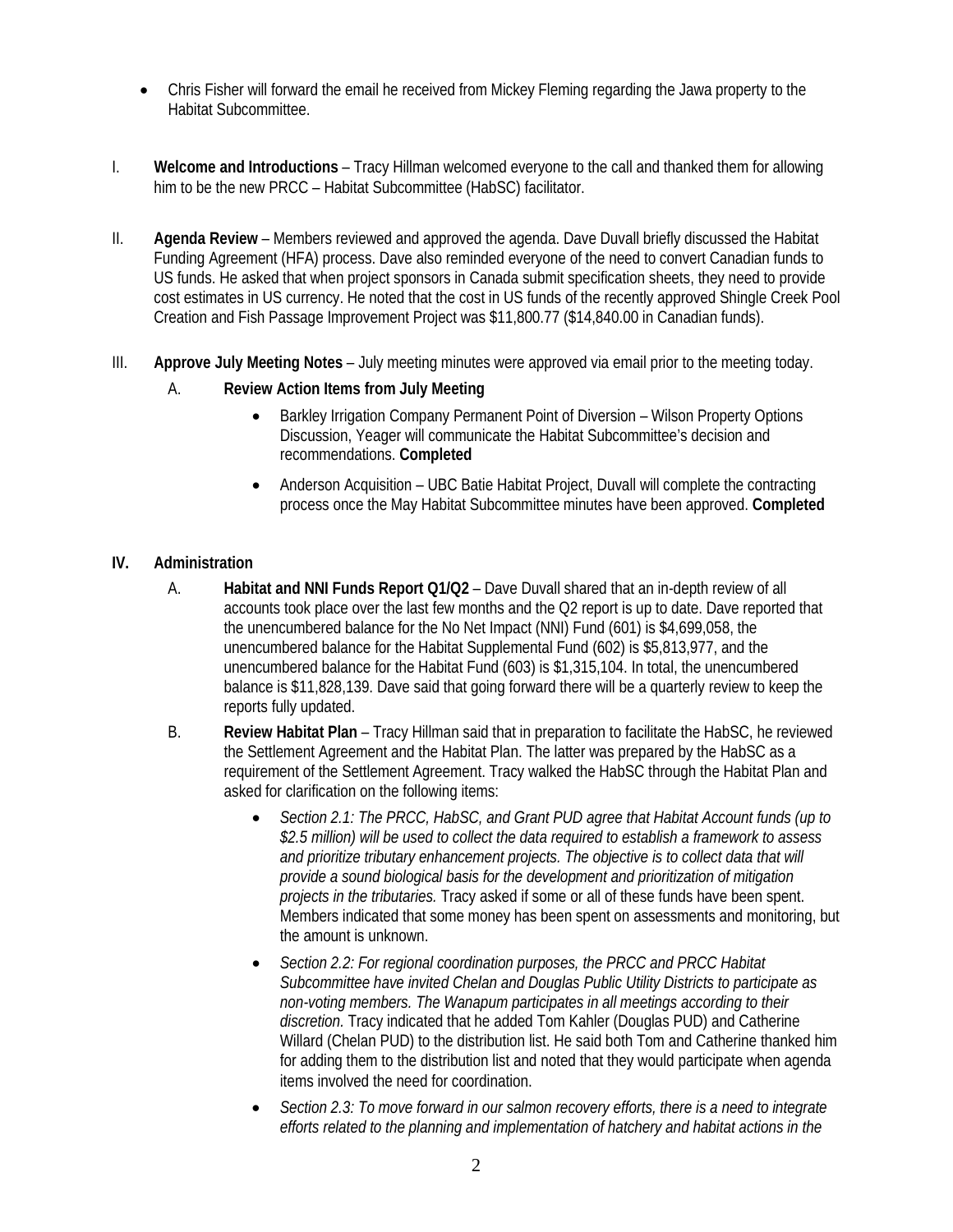*Upper Columbia.* Tracy asked if integration and coordination has occurred in the past. Members indicated that it has not occurred in the recent past and recommended that it should occur on an as needed basis. Tracy said because he facilitates both meetings, he would identify when coordination is necessary.

- *Section 4.0: All proposals are reviewed for feasibility, technical, and biological merit.* Tracy asked if the HabSC has specific criteria that are used to evaluate the feasibility, technical, and biological merit of proposals. Members indicated that they do not have specific criteria for these indicators.
- *Section 4.1: The geographic boundary for submitted project proposals are those located in the Mainstem Columbia or tributaries within the upper Columbia River watershed. The primary focus of using Habitat Account funds will be on projects in the Okanogan, Methow, Entiat, and Wenatchee watersheds, yet projects in smaller tributaries to the Columbia River will be considered. Projects located in the Okanagan River in British Columbia are eligible for funding.* For clarification, Tracy asked if this means only proposed projects located upstream from Priest Rapids Dam but downstream from Chief Joseph Dam are eligible. Members agreed that proposed projects upstream from Priest Rapids Dam are eligible; it is not clear if proposed projects upstream from Chief Joseph Dam are ineligible. The HabSC would like to discuss the upstream boundary of eligible projects.
- *Section 4.9: Unless otherwise specified, all funded projects must be completed within five years of the date of the HFA.* Tracy asked whether project sponsors can request time extensions beyond the five-year period. Members said they have approved time extensions depending on circumstances.
- *Section 4.10: The PRCC, PRCC Habitat Subcommittee, or a designated representative, may perform periodic site visits to evaluate project progress.* Tracy said it would be good to coordinate these visits with the HCP Tributary Committees. He hopes to schedule visits after the COVID-19 pandemic.
- *Section 5.1: The PRCC and PRCC Habitat Subcommittee, comprised of representatives of NMFS, USFWS, WDFW, Confederated Tribes of the Colville Reservation, Yakama Nation, Confederated Tribes of the Umatilla Reservation, and Grant PUD, meets on a monthly basis.* Because the HabSC shall act by unanimous vote (see Section 5.4), Tracy asked if he needs to secure votes from Carl Merkle (Umatilla), who, as Tracy understands, rarely attends HabSC meetings. Members indicated that decisions (especially time-sensitive decisions) should not be held up by members who do not attend meetings. Tracy noted that the Priest Rapids Fish Forum has specific language regarding inactivity of members and their influence on decision making. Perhaps Denny Rohr and Dave Duvall could add similar language to the HabSC Operating Procedures they are currently drafting.
- *Section 5.5: After full written disclosure of any potential conflict of interest, which shall appear in the minutes of the PRCC and/or PRCC Habitat Subcommittee and prior to project approval, a project that may benefit a person or entity related to a specific PRCC and/or PRCC Habitat Subcommittee, or an entity which appointed the PRCC and/or PRCC Habitat Subcommittee member, may be approved.* Tracy noted that this language is similar to the HCPs; however, the HCPs include additional language regarding abstention and recusal. He asked if this language should be added to the HabSC Operating Procedures. Members indicated that additional clarity should be added to the Operating Procedures, which are currently being drafted by Denny and Dave.

Following review of the Habitat Plan, Tracy asked whether it would be more appropriate for him to send an official letter to project sponsors rather than the liaison contacting the sponsor. Currently, liaisons are responsible for notifying project sponsors on funding decision and responses are usually verbal or captured in emails. This does not allow the HabSC to keep an official record of responses to project sponsors. Members indicated that they favor using a letter from Tracy to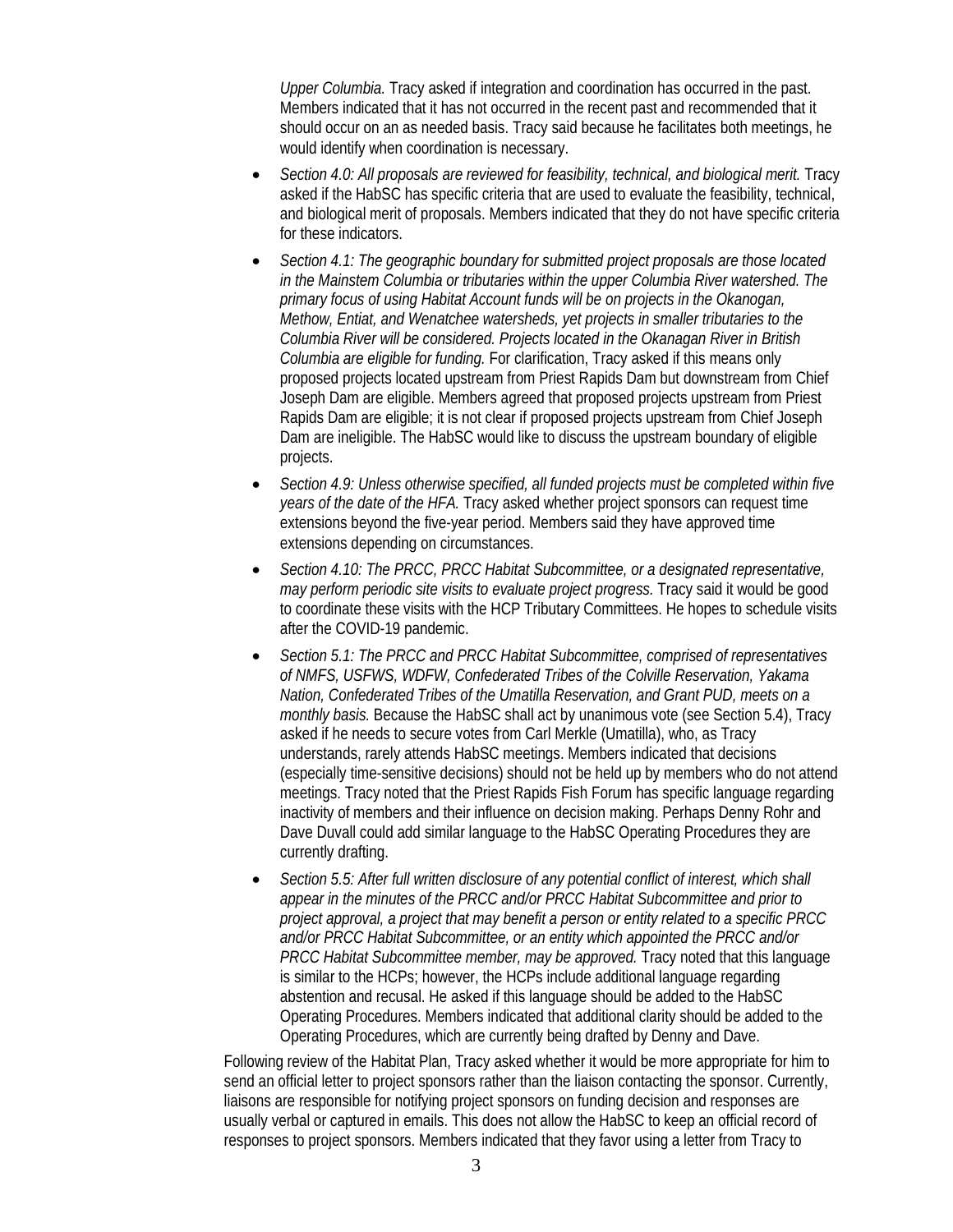project sponsors as an official record of correspondence. In the interest of time, the liaison will still inform the project sponsor of funding decisions and let them know they will receive an official letter from Tracy. Dave said he will provide Tracy with the PRCC HabSC logo, which will be used as the official letterhead for the HabSC.

#### V. **Project Updates**

- A. **McIntyre Dam – Fish Jumping Efficiency Project** No update.
- B. **Shuttleworth Creek Project –** No update.
- C. **Lower Wenatchee Instream Flow Enhancement Project, Phase II** No update. Kate Terrell noted that the sponsor (Trout Unlimited) is waiting on the final review of their irrigation efficiency application.
- D. **Barkley Irrigation Funding Activities Project** Justin Yeager shared that the sponsor is working on their punch list. Kate noted that they are working on individual wells. They are looking to start construction in late September or early October.
- E. **Wilson Property Options Project** Justin Yeager reported that Trout Unlimited is seeking additional funding before they sign an agreement with the Methow Salmon Recovery Foundation.
- F. **Skaha Dam Fish Passage Project** No update.
- G. **Weyco Mill Creek Land Acquisition Project** Jeremy Cram shared that an offer was made by a couple from Seattle. Kate said she read in a newspaper that the parcel was purchased by someone. Kate added that she will send the article to members and Jeremy will request an update from Mickey Fleming.
- H. **Icicle-Peshastin Irrigation Fish Screen Project** Jeremy Cram reported that the sponsor will start building this fall even though they are short on funds.
- I. **Final Construction for Floodplain Re-engagement – Penticton Channel Culvert Project** Chris Fisher reported that this project is an off-channel project, and it may have recently been completed. Sampling was scheduled to begin in June. Chris will request the sampling data from the sponsor and forward them to the HabSC.
- J. **Assessment of Sediment Chemistry behind Enloe Dam on the Similkameen River Project** Chris Fisher stated this project was completed in 2019 and the analysis took longer than expected because of Covid-19 restrictions. Although 12 core samples were collected, results are from analyses of 6 cores due to lack of funding. One sample had extremely high levels of copper and arsenic. The sponsor is discussing the results with Ecology and USGS and the need to do additional sampling and testing. Ecology is waiting on the draft report from USGS.
- K. **Ben Canyon Creek Fish Passage Project** Kate Terrell reported that design work by Forsgren Engineering, USFWS, USFS, CCT and TU was completed to 95% in March 2021. Only three bids for bridge acquisition and construction were received: \$431,000, \$514,000, and \$609,000. The lowest bid was over double the engineer's estimate of \$190,000. After a careful line-item review of each bid, a decision was made among the partners to not award the project at this time because of insufficient funds. There is little room in the design for revision to bring down costs without completely starting over with the USFS Design Review Team and Engineering Program review process. This would then increase design costs and also eat into construction funds. The project will be re-bid in winter 2021 with the hope that prices stabilize or decline, that more competitive bids are received, and/or that additional funds might be secured to cover the shortfall. If rebidding the project does not result in a buildable structure that is within budget, the remaining funds will be canceled and de-obligated.
- L. **Cascade Orchards Icicle Creek Flow Restoration Project** Justin Yeager reported that the sponsor will request bids in January 2022.
- M. **Minnow Creek Fish Passage Restoration Project** Kate Terrell reported that this project was completed at the end of July. Cascade Fisheries will provide a final report in a few months.